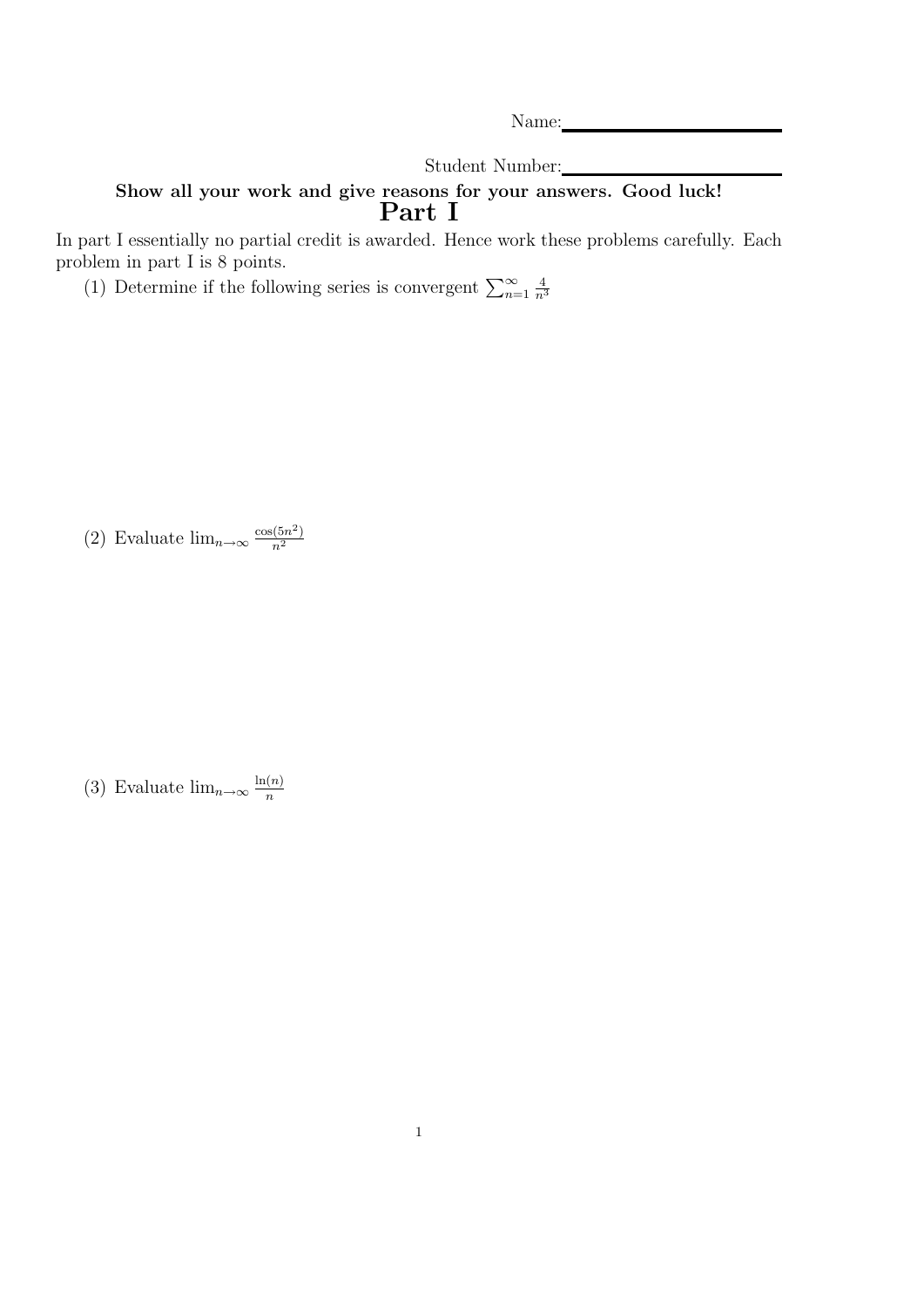(4) Find the interval of convergence **and** the sum of the series  $\sum_{n=0}^{\infty}(\frac{x}{2})$  $\frac{x}{2}$ <sup>n</sup>

(5) Find *n* such that the partial sum  $S_n$  approximates  $S = \sum_{n=1}^{\infty}$  $\frac{(-1)^n}{n^3}$  with an error less than  $(10)^{-7}$ .

(6) If  $\sum_{n=0}^{\infty} c_n x^n$  is convergent when  $x = -2$  and divergent when  $x = 5$  is: (a)  $\sum_{n=0}^{n=\infty} c_n(-8)^n$  convergent? (b)  $\sum_{n=0}^{\infty} c_n$  convergent?

(7) Find the MacLaurin series for the function  $f(x) = \frac{5}{3+x}$ .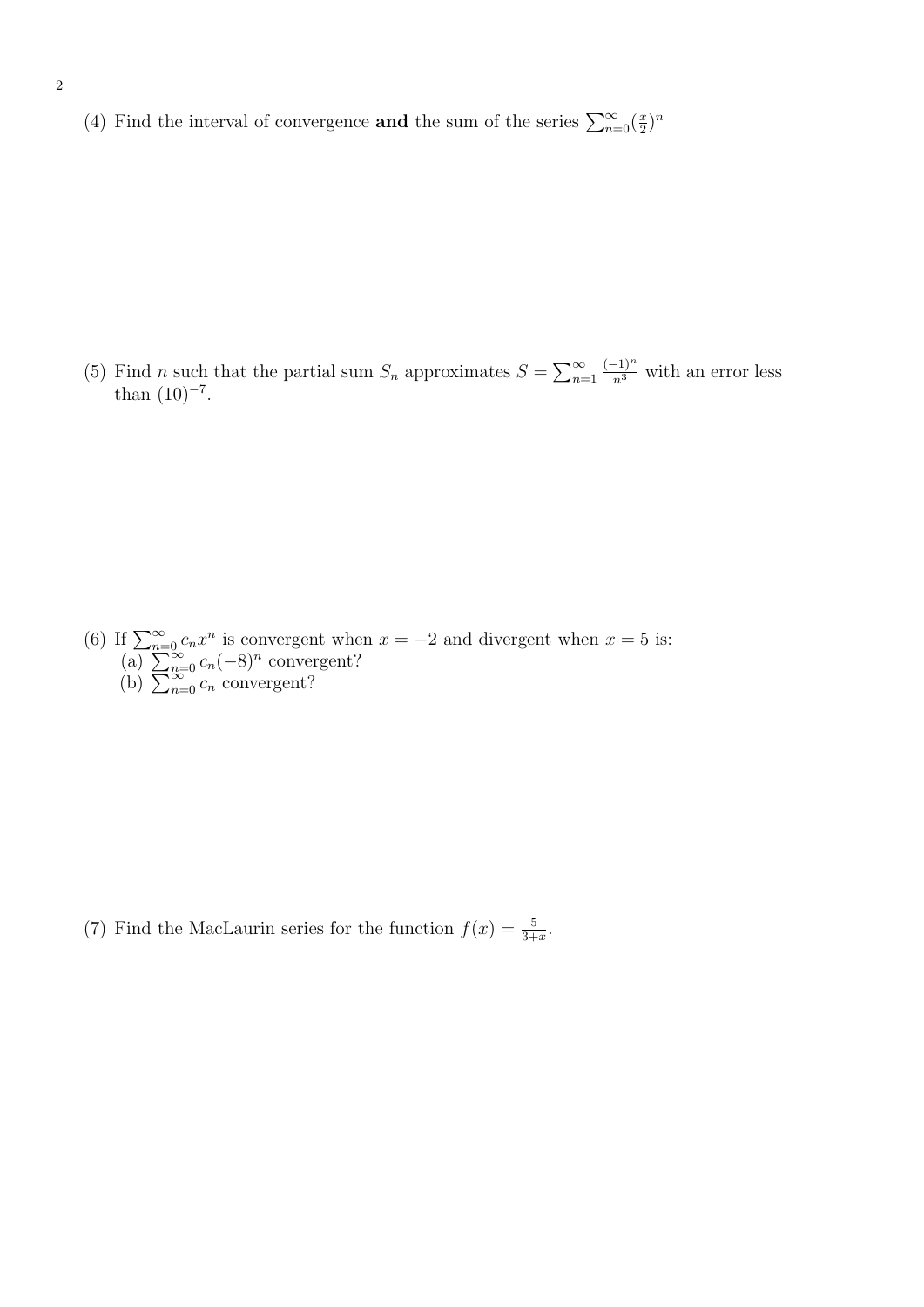(8) Find the MacLaurin series for the function  $f(x) = \sin(x^2)$ .

## Part II

In part II partial credit is awarded. Also work these problems carefully. Each problem in part II is 13 points.

(9) Find the interval and radius of convergence for the series  $\sum_{n=0}^{\infty}$  $(2x+1)^n$ n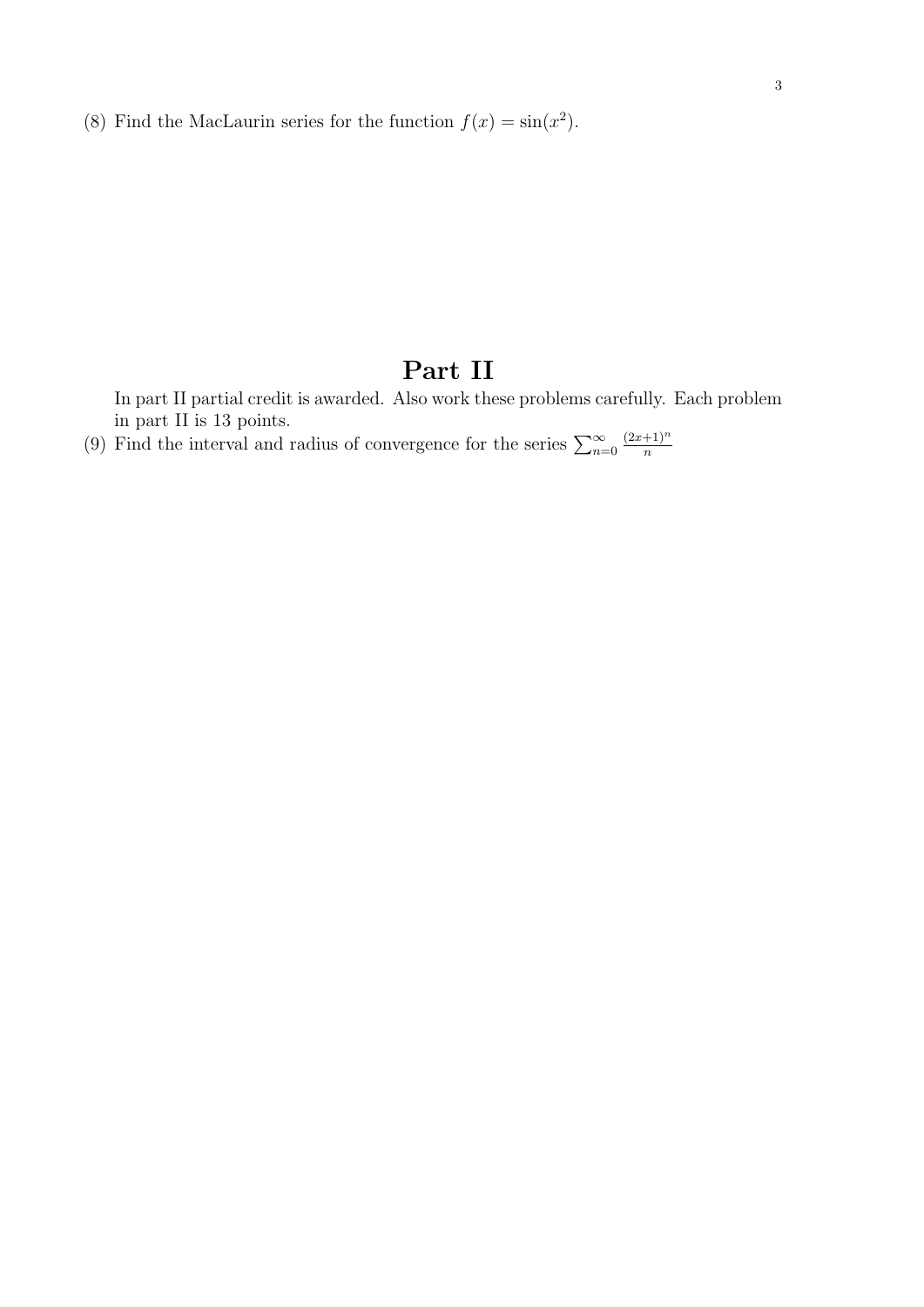(10) Use series to approximate  $\int_0^{1/10} e^{-x^2} dx$  with an error less than  $(10)^{-5}$ .

(11) Is the series  $\sum_{n=2}^{\infty}$  $\frac{1}{n(\ln(n))^3}$  convergent?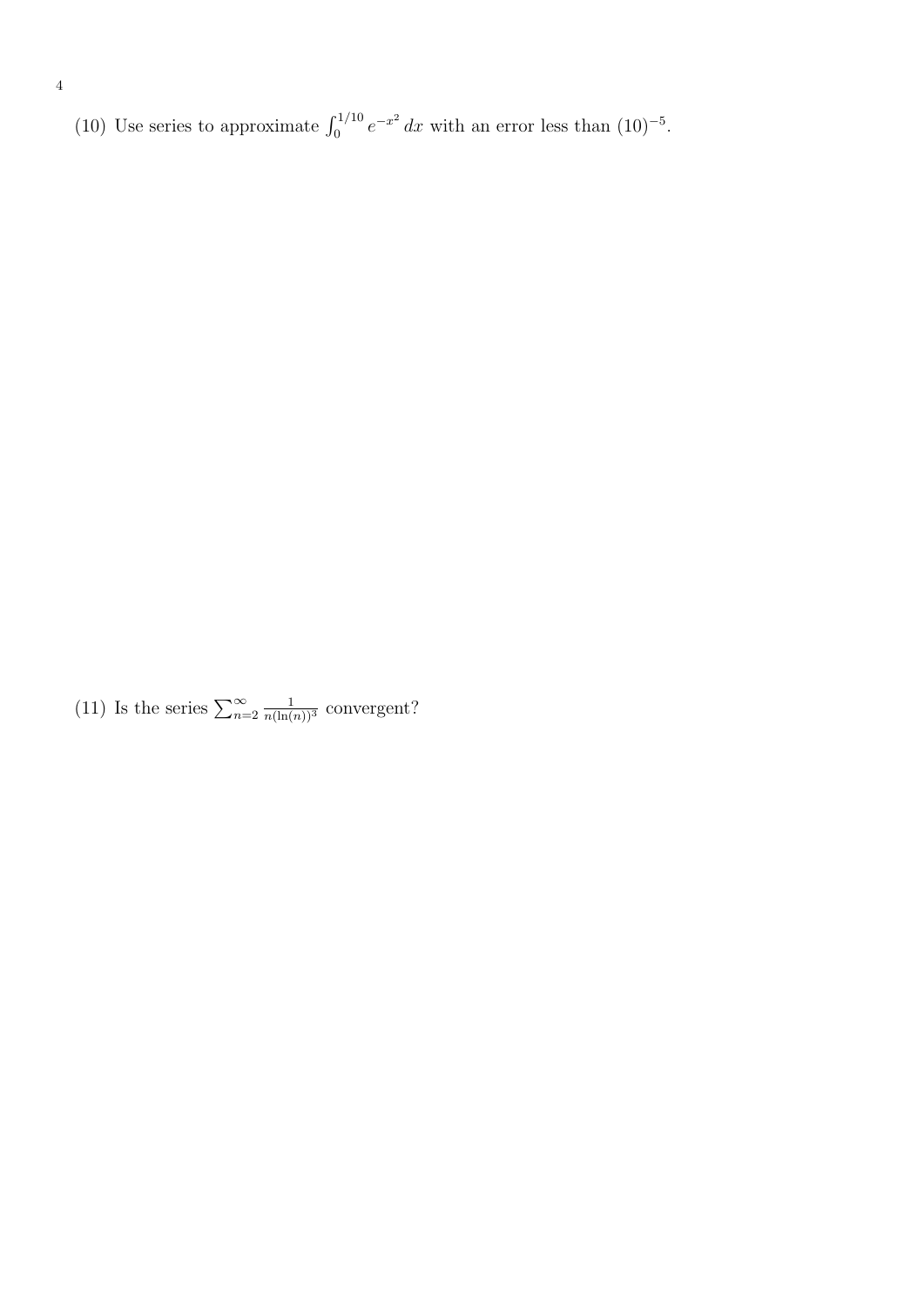Name:

Student Number:

## Show all your work and give reasons for your answers. Good luck! Part I

In part I essentially no partial credit is awarded. Hence work these problems carefully. Each problem in part I is 8 points.

(1) Determine if the following series is convergent  $\sum_{n=1}^{\infty} \frac{4}{\sqrt{n}}$  $\overline{n}$ 

(2) Evaluate  $\lim_{n\to\infty} \frac{\sin(5n^3)}{n^3}$  $\overline{n^3}$ 

(3) Evaluate  $\lim_{n\to\infty} \frac{n}{\ln(n)}$  $ln(n)$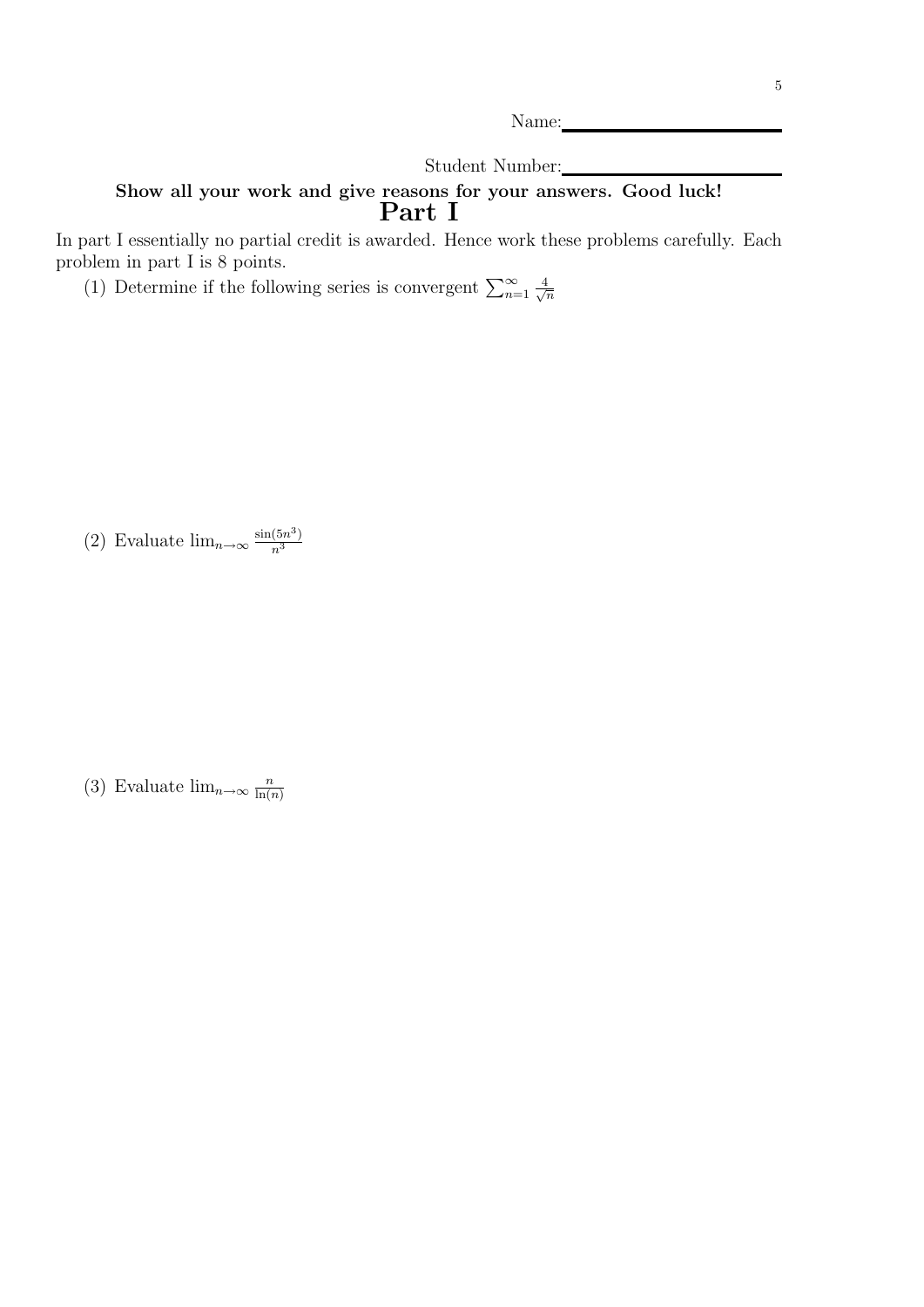(4) Find the interval of convergence **and** the sum of the series  $\sum_{n=0}^{\infty}(\frac{3}{x})$  $\frac{3}{x}$ <sup>n</sup>

(5) Find *n* such that the partial sum  $S_n$  approximates  $S = \sum_{n=1}^{\infty}$  $\frac{(-1)^n}{n^5}$  with an error less than  $(10)^{-6}$ .

(6) If  $\sum_{n=0}^{\infty} c_n x^n$  is convergent when  $x = -3$  and divergent when  $x = 7$  is: (a)  $\sum_{n=0}^{n=\infty} c_n(-9)^n$  convergent? (b)  $\sum_{n=0}^{\infty} c_n$  convergent?

(7) Find the MacLaurin series for the function  $f(x) = \frac{6}{2+x}$ .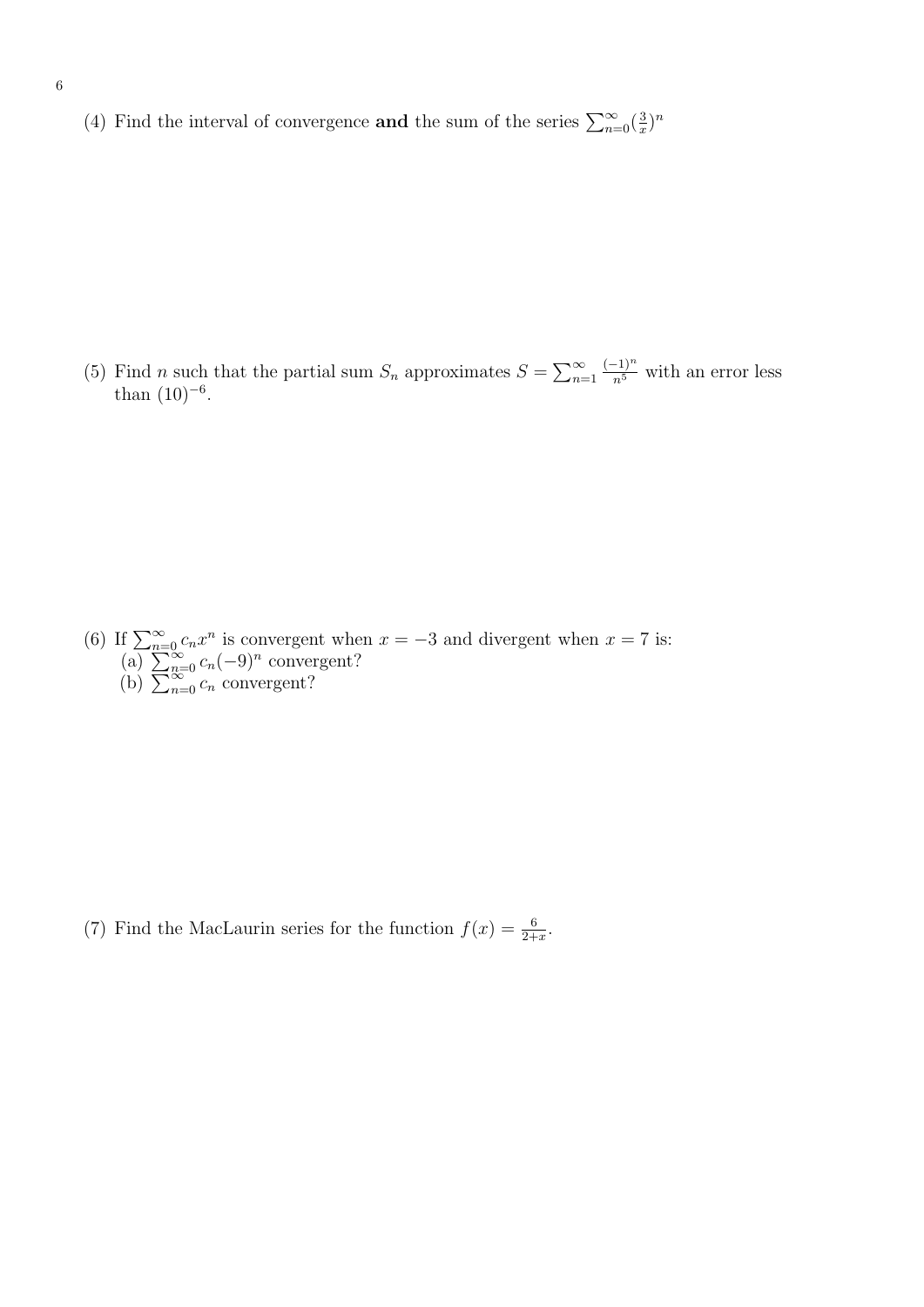(8) Find the MacLaurin series for the function  $f(x) = \cos(x^2)$ .

## Part II

In part II partial credit is awarded. Also work these problems carefully. Each problem in part II is 13 points.

(9) Find the interval and radius of convergence for the series  $\sum_{n=0}^{\infty}$  $(2x-1)^n$ n